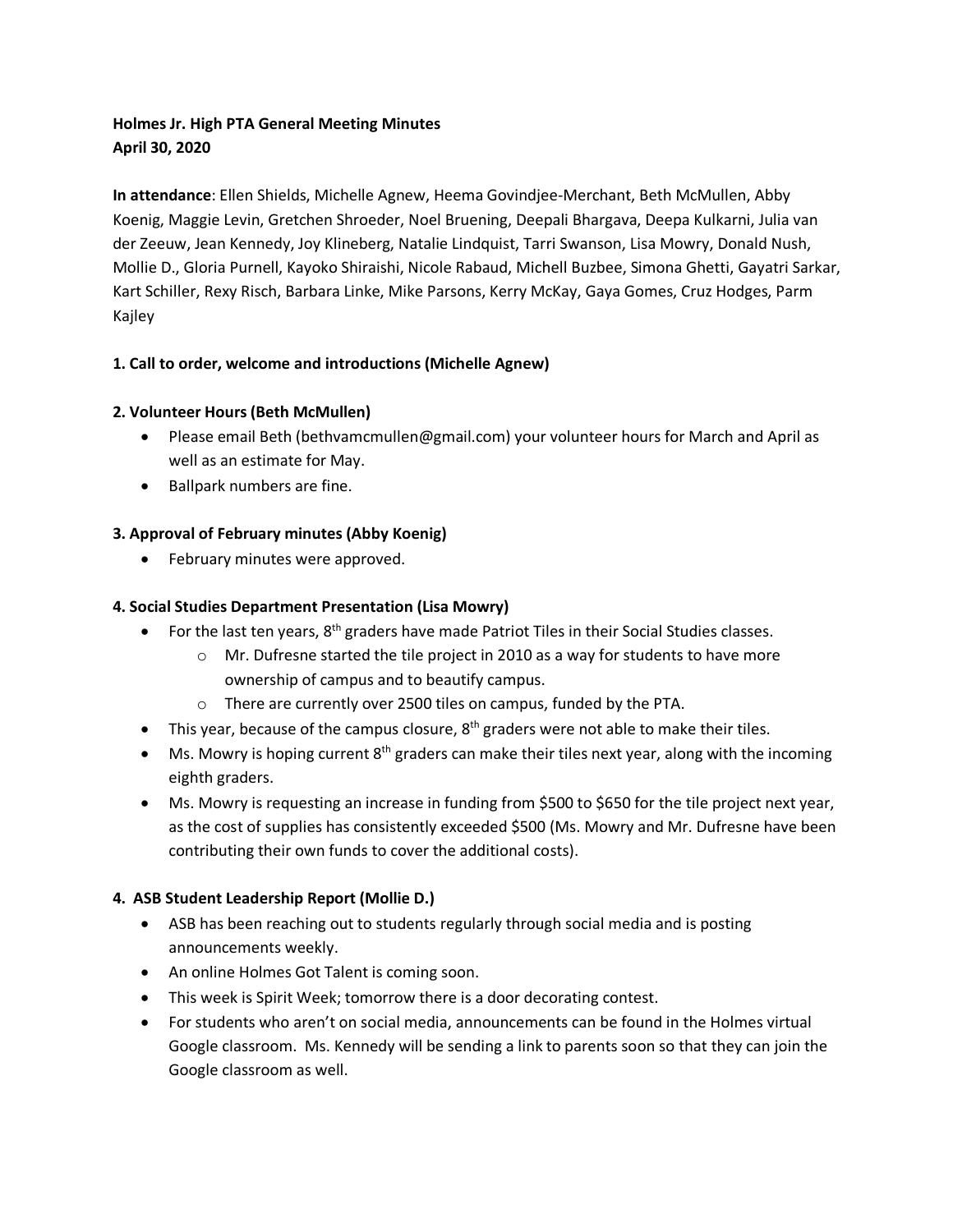#### **5. PE Department Presentation (Donald Nush)**

- PE teachers are giving all students Activity Logs on Sunday or Monday that are due on Friday by 3:30 pm.
	- $\circ$  Students should be completing at least four 20-30 minute periods of activity a week.
	- $\circ$  Students should check their heartrates before and after their activity and record them in their logs.
	- o There is a workout video library in the PE Google classroom.
- Each week teachers focus on a different theme, such as motivation or overcoming obstacles.
- Teachers are holding optional office hours.
- Prior to school closure, the PE department was updating intramural equipment with PTA funds. Intramural events included lunchtime tournaments in flag football, dodge ball, basketball and badminton.

#### **6. Unfundraiser Update (Heema Govindjee-Merchant)**

- Thank you to all the parents who donated to the Unfundraiser, which funds special grade level events.
- $\bullet$   $7<sup>th</sup>$  graders participated in a half-day special event in December, "Breaking Down the Walls."
- **•** Because of the campus closure, the  $8<sup>th</sup>$  and  $9<sup>th</sup>$  grade special events have been postponed.
- The  $8<sup>th</sup>$  grade event, an assembly with motivational speaker Scott Bakovich, has been rescheduled for October.
- The PTA feels strongly that the money donated for the current  $9<sup>th</sup>$  graders be spent this year on something special for them.
	- $\circ$  In place of the 9<sup>th</sup> grade hike, if it is allowable, the PTA would love to be able to host a social event for 9<sup>th</sup> graders such as an end-of-summer BBQ.
	- $\circ$  The PTA is also thinking about purchasing some kind of gift for each 9<sup>th</sup> grader. Parent and student input is welcome.
- All junior highs are working together to try to provide some kind of consistent event for graduating ninth graders.

## **7. Treasurer Report (Deepali Bhargava)**

- Thank you to parents for their generosity. Fundraising goals were met this year.
- Current account balance is \$22, 532.39.
- Net revenue is much higher than expected because of money that was not spent due to school closure.
- Given the economic impact of COVID, it is unclear how fundraising will go next year.
- Checks #1801 and 1802 were approved.

## **8. Counselor Report (Ellen Shields)**

- Many students and staff are experiencing stages of grief related to school closure and COVID.
- Counselors have received reports of some students who are really struggling (e.g. not wanting to get out of bed in the morning).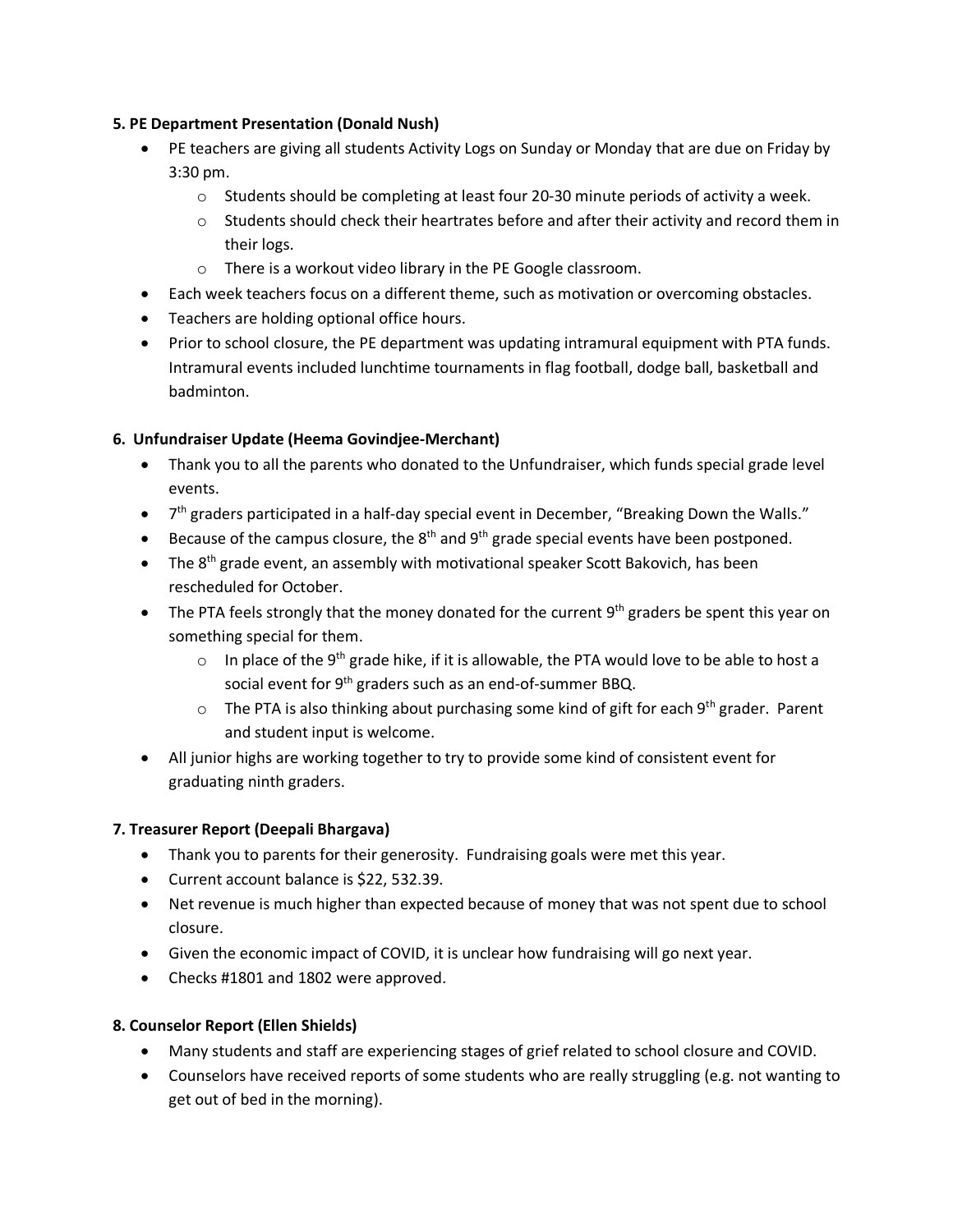- Course planning has been challenging since school closed before all scheduling forms were collected. Counselors now have most of the  $7<sup>th</sup>$  and  $8<sup>th</sup>$  grade course forms.
- Master scheduling is starting next week.
- Counselors have been reaching out to students and parents and are trying to track down students that have not been participating in distance learning.
	- o Thankfully very few students overall are MIA.
	- o Counselors are looking at home visits for students who are unaccounted for.
- Counselors strongly encourage parents to reach out to them if they're worried about their students.
- Each counselor has a Google classroom with resources, and counselors are available for phone check-ins, emails and Webex meetings.
- Course request planning sheets are available on the Holmes website on the counseling page. The request sheets are not required but are helpful.
- Counselors are trying to have a social media presence; they currently have an Instagram and Facebook page.
- Kaleb Boas, the Holmes drug counselor, is available on Mondays from 9 12 noon. Anyone with a concern can email Ellen confidentially to arrange a time to talk to Kaleb.
- Eye to Eye, a mentoring program for students with learning disabilities, has moved to an online format and is now open to anyone who would like to learn more about their individual learning style.
- An online career event is planned for the third week in May; it will feature 5 10 minute presentations from local professionals in different fields.
- Counselors from all junior highs have been working very closely together since schools closed, one positive development in the midst of all the challenges.
- Junior highs are working hard to collaborate with each other and keep things equitable and consistent among schools.

## **9. Administrative Report (Jean Kennedy)**

- In response to the PTA's request for information about how PTA department grants are spent, Teresa Nunes has been working on detailed spreadsheets of expenditures from each department. Data will be available in August.
- Staff is interested in converting the sign outside Holmes to a digital sign.
- Teachers are really missing in-person interaction with students and staff; it is really hard for them to not being finishing the year on campus.
- The Holmes website has a Distance Learning section under the Resources tab.
	- o Included is an instruction sheet to help students organize their emails.
	- $\circ$  Staff are aware that Distance Learning is a new process for students that requires new management skills.
	- $\circ$  Teachers are working hard to be consistent about how they share information about Webex meetings and other classwork with students.
	- o Please share feedback with Ms. Kennedy about what is working well and what isn't.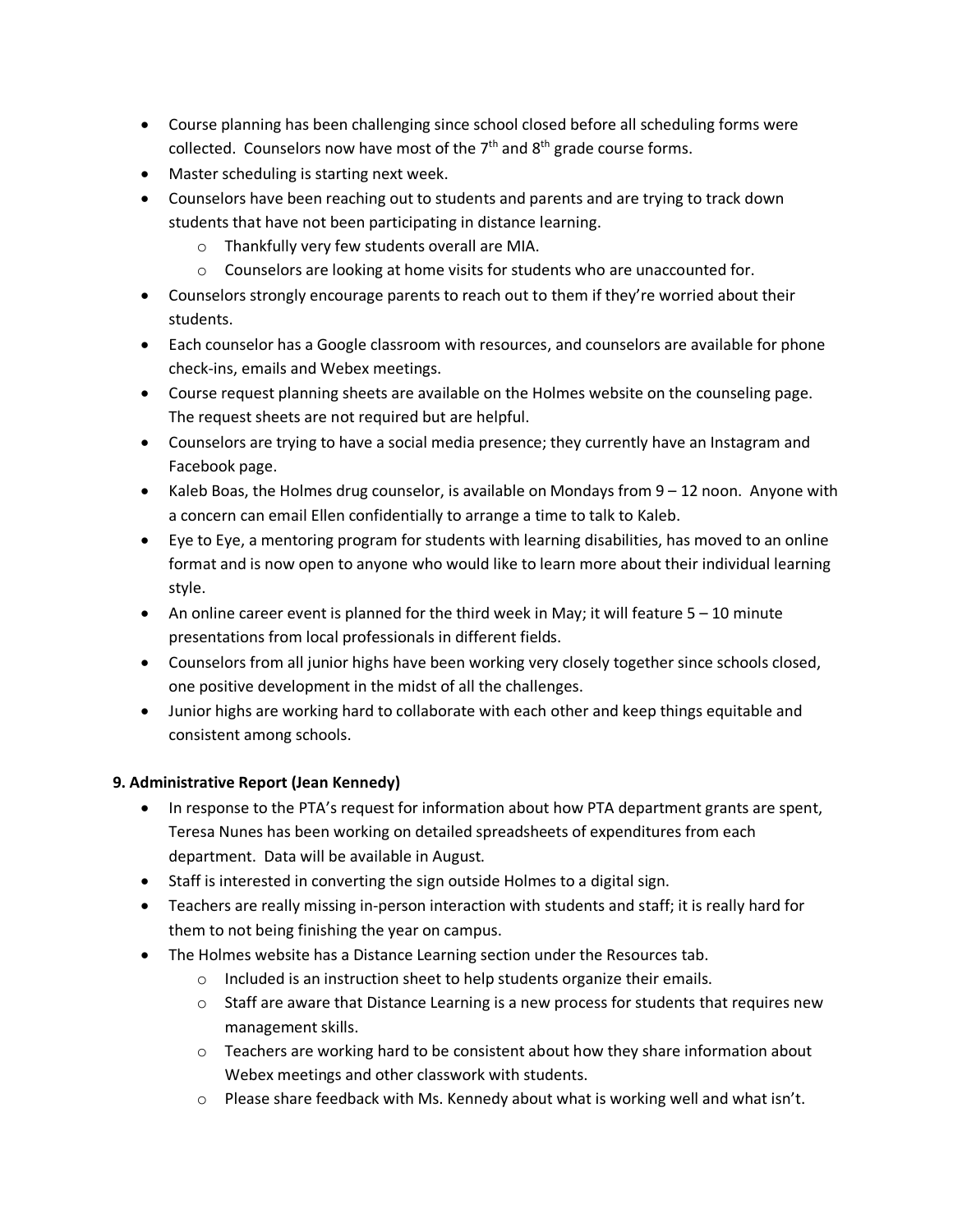- Ms. Kennedy has started a Holmes virtual classroom to provide fun opportunities for students to connect.
	- o A Facebook page is being set up.
	- o Virtual clubs will start meeting soon.
	- o Virtual yoga starts next Wednesday.
- Yearbooks will be available soon, likely in June.
- Students may go to their lockers now to retrieve belongings. A process for returning textbooks is being worked out.
- Teachers are aware that students will need additional help in the new school year to catch up on math and foreign language in particular.
- Ms. Kennedy welcomes emails about any concerns.

## **11. 2020-21 Board Slate (Deepa Kulkarni and Gretchen Shroeder)**

- The 2020-21 Board slate is:
	- o President: Heema Govindjee-Merchant
	- o Secretary: Abby Koenig
	- o Vice President, Fundraising: Gloria Purnell
	- o Vice President, Membership: Deepali Bhargava
	- o Vice President, Communication/Executive VP: Beth McMullen
	- o Treasurer: Maggie Levin
	- o Auditor: Michelle Buzbee
	- o Historian: Simona Ghetti
- Natalie Lindquist moved to accept the slate as read; Tarri Swanson seconded the motion.
- Motion passed unanimously with 21 yays.

## **12. Bylaws (Deepa Kulkarni)**

- Suggested changes to the current bylaws include adding the Executive VP as a check signer and deleting Hospitality as a standing committee (the latter will decrease the number of members needed to achieve quorum at meetings; Hospitality will still be supported by the PTA).
- Changes must be publicized 30 days before voting, so the above changes will be voted on at the September meeting.

## **13. Presentation on financial planning for college (Michelle Agnew)**

- Former Holmes parent and financial advisor, Linda Matthew, will be giving a presentation on financial planning for college on May 13 from 7 – 8 pm.
- If you'd like to attend, email Linda at linda@moneymindful.org, and she will send you a Zoom link. Feel free to email Linda any questions ahead of time.

## **14.** *Screenagers NEXT CHAPTER* **(Michelle Agnew)**

• Harper and Holmes' joint screening of *Screenagers NEXT CHAPTER* has been rescheduled for May 28 at 7 pm.